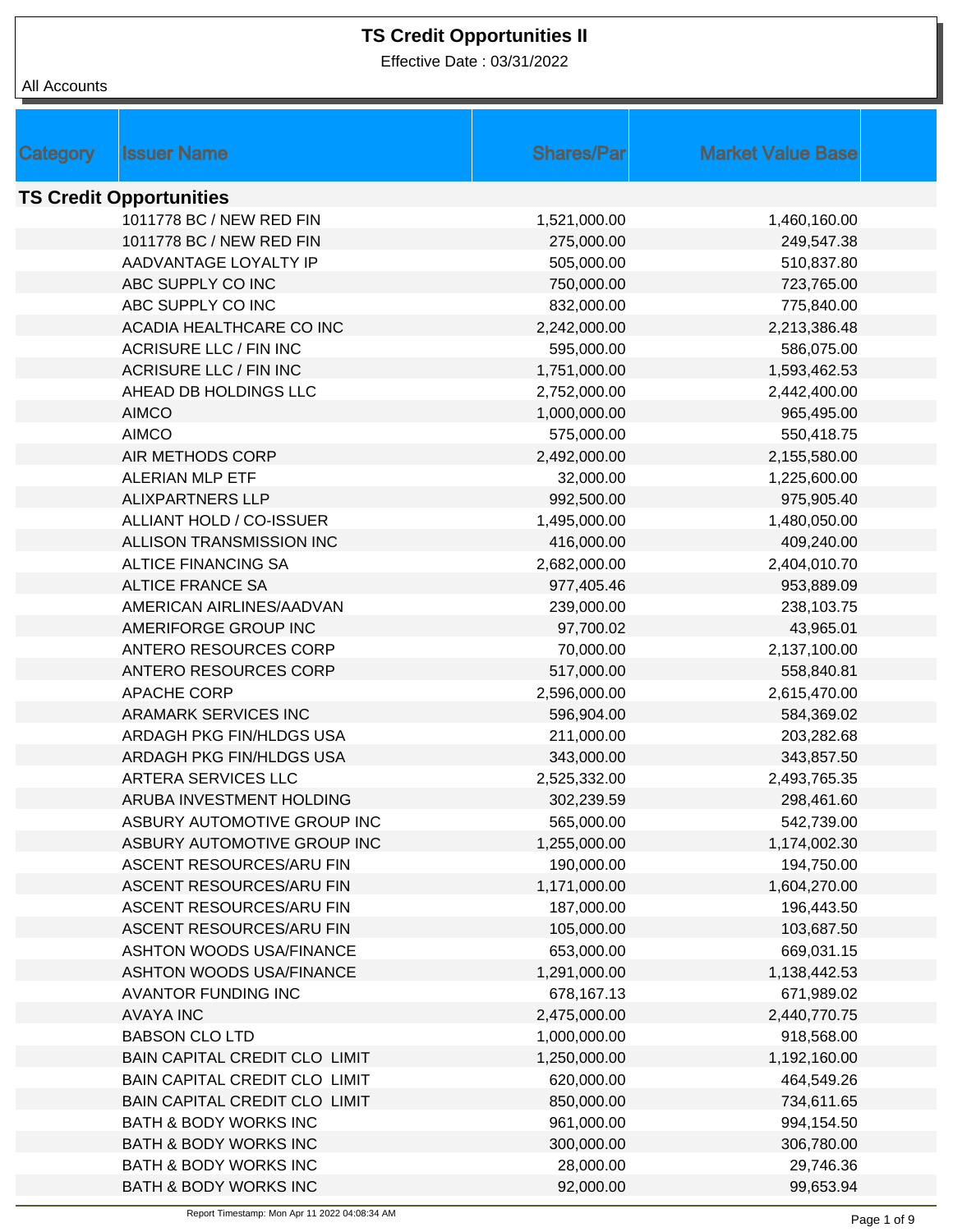Effective Date : 03/31/2022

| Category | <b>Issuer Name</b>                                            | <b>Shares/Par</b> | <b>Market Value Base</b> |  |
|----------|---------------------------------------------------------------|-------------------|--------------------------|--|
|          | <b>BATH &amp; BODY WORKS INC</b>                              | 405,000.00        | 425,877.75               |  |
|          | <b>BAUSCH HEALTH AMERICAS</b>                                 | 736,737.71        | 729,981.83               |  |
|          | <b>BAUSCH HEALTH AMERICAS</b>                                 | 808,257.51        | 800,174.93               |  |
|          | <b>BAUSCH HEALTH COS INC</b>                                  | 385,000.00        | 398,888.88               |  |
|          | BCPE ULYSSES INTERMEDIAT                                      | 550,000.00        | 499,125.00               |  |
|          | <b>BELO CORP</b>                                              | 500,000.00        | 570,000.00               |  |
|          | <b>BELO CORP</b>                                              | 72,000.00         | 80,640.00                |  |
|          | BELRON FINANCE US LLC                                         | 580,500.00        | 575,176.82               |  |
|          | BLUE RACER MID LLC/FINAN                                      | 2,119,000.00      | 2,214,355.00             |  |
|          | <b>BOYD GAMING CORP</b>                                       | 124,000.00        | 130,244.64               |  |
|          | <b>BOYD GAMING CORP</b>                                       | 250,000.00        | 248,032.50               |  |
|          | <b>BRIGHTVIEW LANDSCAPES</b>                                  | 981,183.38        | 972,598.02               |  |
|          | <b>BROOKFIELD PPTY REIT INC</b>                               | 215,000.00        | 213,049.95               |  |
|          | <b>BROOKFIELD PPTY REIT INC</b>                               | 2,393,000.00      | 2,237,263.56             |  |
|          | <b>BUILDERS FIRSTSOURCE INC</b>                               | 860,000.00        | 800,875.00               |  |
|          | <b>BWX TECHNOLOGIES INC</b>                                   | 758,000.00        | 730,522.50               |  |
|          | <b>BWX TECHNOLOGIES INC</b>                                   | 1,344,000.00      | 1,293,600.00             |  |
|          | CABLE ONE INC                                                 | 605,425.00        | 595,738.20               |  |
|          | CAESARS ENTERTAINMENT INC                                     | 150,000.00        | 160,850.25               |  |
|          | CAESARS RESORT COLLECTIO                                      | 2,615,376.99      | 2,599,030.88             |  |
|          | CAESARS RESORT COLLECTIO                                      | 832,325.00        | 828,579.54               |  |
|          | <b>CALPINE CORP</b>                                           | 2,534,000.00      | 2,471,866.32             |  |
|          | <b>CARGO AIRCRAFT MANAGEMEN</b>                               | 1,707,000.00      | 1,666,168.56             |  |
|          | CARLYLE GLOBAL MARKET STRATEGI                                | 1,000,000.00      | 972,783.00               |  |
|          | CARLYLE GLOBAL MARKET STRATEGI                                | 1,000,000.00      | 978,953.00               |  |
|          | CARVANA CO                                                    | 233,000.00        | 207,486.50               |  |
|          | CARVANA CO                                                    | 608,000.00        | 542,640.00               |  |
|          | CARVANA CO                                                    | 1,238,000.00      | 1,033,730.00             |  |
|          | CATALENT PHARMA SOLUTION                                      | 1,164,000.00      | 1,057,977.06             |  |
|          | CCO HLDGS LLC/CAP CORP                                        | 460,000.00        | 460,971.75               |  |
|          | CCO HLDGS LLC/CAP CORP                                        | 310,000.00        | 306,745.00               |  |
|          | CCO HLDGS LLC/CAP CORP                                        | 2,085,000.00      | 1,956,339.86             |  |
|          | CCO HLDGS LLC/CAP CORP                                        | 675,000.00        | 612,562.50               |  |
|          | <b>CEDAR FUNDING LTD</b>                                      | 500,000.00        | 469,760.00               |  |
|          | CENTURY COMMUNITIES INC                                       | 179,000.00        | 185,730.40               |  |
|          | CENTURY COMMUNITIES INC                                       | 1,772,000.00      | 1,589,042.06             |  |
|          | <b>CHANGE HEALTHCARE HOLDINGS</b>                             | 807,906.61        | 802,453.24               |  |
|          | <b>CHARTER COMMUNICATIONS OPER</b>                            | 187,190.20        | 185,423.13               |  |
|          | <b>CHEMOURS CO/THE</b>                                        | 817,000.00        | 796,575.00               |  |
|          | <b>CHEMOURS CO/THE</b>                                        | 1,688,000.00      | 1,548,115.44             |  |
|          | CHENIERE ENERGY PARTNERS LP                                   | 382,000.00        | 383,720.91               |  |
|          | CHENIERE ENERGY PARTNERS LP                                   | 239,000.00        | 231,684.21               |  |
|          | CHENIERE ENERGY PARTNERS LP                                   | 160,000.00        | 145,600.00               |  |
|          | CHICAGO BOARD OPTIONS EXCHANGE SPX<br><b>VOLATILITY INDEX</b> | 64.00             | 960.00                   |  |
|          | CHICAGO BOARD OPTIONS EXCHANGE SPX<br><b>VOLATILITY INDEX</b> | $-64.00$          | $-640.00$                |  |
|          | CHOBANI LLC/FINANCE CORP                                      | 226,000.00        | 218,496.80               |  |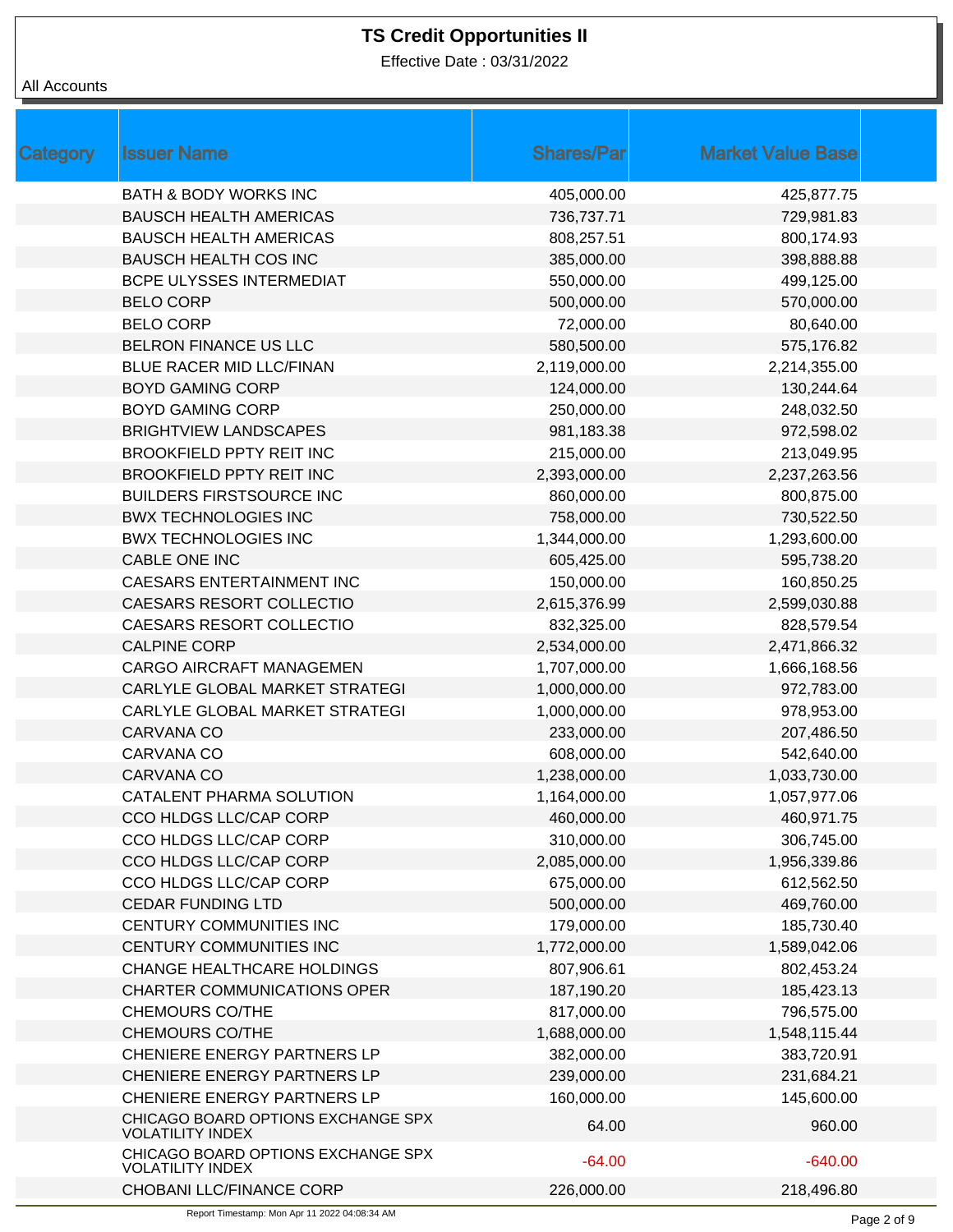Effective Date : 03/31/2022

| <b>Category</b> | <b>Issuer Name</b>              | <b>Shares/Par</b> | <b>Market Value Base</b> |
|-----------------|---------------------------------|-------------------|--------------------------|
|                 | CHOBANI LLC/FINANCE CORP        | 425,000.00        | 392,062.50               |
|                 | <b>CIFC FUNDING LTD</b>         | 1,000,000.00      | 971,912.00               |
|                 | <b>CIFC FUNDING LTD</b>         | 1,500,000.00      | 677,233.50               |
|                 | <b>CIFC FUNDING LTD</b>         | 500,000.00        | 453,748.00               |
|                 | <b>CIFC FUNDING LTD</b>         | 1,000,000.00      | 969,261.00               |
|                 | CITGO HOLDING INC               | 1,722,000.00      | 1,739,220.00             |
|                 | CITGO PETROLEUM CORP            | 1,210,000.00      | 1,217,465.70             |
|                 | <b>CLARIOS GLOBAL LP</b>        | 125,000.00        | 129,441.25               |
|                 | <b>CLARIOS GLOBAL LP</b>        | 591,645.53        | 583,510.40               |
|                 | <b>CLARIOS GLOBAL LP/US FIN</b> | 364,000.00        | 374,465.00               |
|                 | <b>CLARIV SCI HLD CORP</b>      | 1,787,000.00      | 1,681,227.47             |
|                 | <b>COINBASE GLOBAL INC</b>      | 1,537,000.00      | 1,369,467.00             |
|                 | <b>COINBASE GLOBAL INC</b>      | 717,000.00        | 611,242.50               |
|                 | <b>COMMSCOPE INC</b>            | 2,150,000.00      | 2,094,100.00             |
|                 | <b>COMMSCOPE INC</b>            | 310,000.00        | 313,592.90               |
|                 | CONDOR MERGER SUB INC           | 1,783,000.00      | 1,707,222.50             |
|                 | CP ATLAS BUYER INC              | 2,328,676.00      | 1,985,522.30             |
|                 | CP ATLAS BUYER INC              | 440,610.98        | 427,463.15               |
|                 | <b>CROWNROCK LP/CROWNROCK F</b> | 446,000.00        | 454,578.81               |
|                 | <b>CSC HOLDINGS LLC</b>         | 890,000.00        | 798,074.13               |
|                 | <b>CSC HOLDINGS LLC</b>         | 430,000.00        | 359,604.70               |
|                 | <b>CSC HOLDINGS LLC</b>         | 300,000.00        | 252,729.00               |
|                 | <b>CSC HOLDINGS LLC</b>         | 76,000.00         | 68,020.00                |
|                 | <b>CSC HOLDINGS LLC</b>         | 486,370.34        | 477,557.31               |
|                 | <b>CULLINAN HOLDCO</b>          | 320,000.00        | 332,866.20               |
|                 | <b>DANA INC</b>                 | 147,000.00        | 146,081.25               |
|                 | <b>DANA INC</b>                 | 326,000.00        | 329,423.00               |
|                 | <b>DANA INC</b>                 | 148,000.00        | 135,449.60               |
|                 | DEERFIELD DAKOTA HOLDING        | 589,746.23        | 586,060.32               |
|                 | <b>DELTA 2 LUX SARL</b>         | 850,950.72        | 846,168.38               |
|                 | DELTA TOPCO INC                 | 896,443.14        | 877,017.22               |
|                 | DIAMOND SPORTS GR/DIAMON        | 1,000,000.00      | 207,500.00               |
|                 | <b>DIAMOND SPORTS GR/DIAMON</b> | 980,000.00        | 379,750.00               |
|                 | DIAMOND SPORTS GROUP LLC        | 112,956.46        | 114,384.23               |
|                 | DKT FINANCE APS                 | 250,000.00        | 277,417.08               |
|                 | DREYFUS GOVERNMENT CASH MANAGE  | 4,320,707.14      | 4,320,707.14             |
|                 | DRYDEN SENIOR LOAN FUND         | 250,000.00        | 228,246.50               |
|                 | DRYDEN SENIOR LOAN FUND         | 250,000.00        | 238,321.00               |
|                 | DRYDEN SENIOR LOAN FUND         | 1,000,000.00      | 972,347.00               |
|                 | DRYDEN SENIOR LOAN FUND         | 250,000.00        | 213,550.50               |
|                 | DRYDEN SENIOR LOAN FUND         | 650,000.00        | 580,425.95               |
|                 | DUN & BRADSTREET CORP           | 988,047.77        | 977,633.75               |
|                 | EG FINCO LTD                    | 350,000.00        | 383,799.61               |
|                 | EG GLOBAL FINANCE PLC           | 945,000.00        | 942,637.50               |
|                 | EG GLOBAL FINANCE PLC           | 385,455.00        | 394,609.56               |
|                 | ELANCO ANIMAL HEALTH INC        | 741,847.88        | 729,095.52               |
|                 | <b>ELASTIC NV</b>               | 2,277,000.00      | 2,117,610.00             |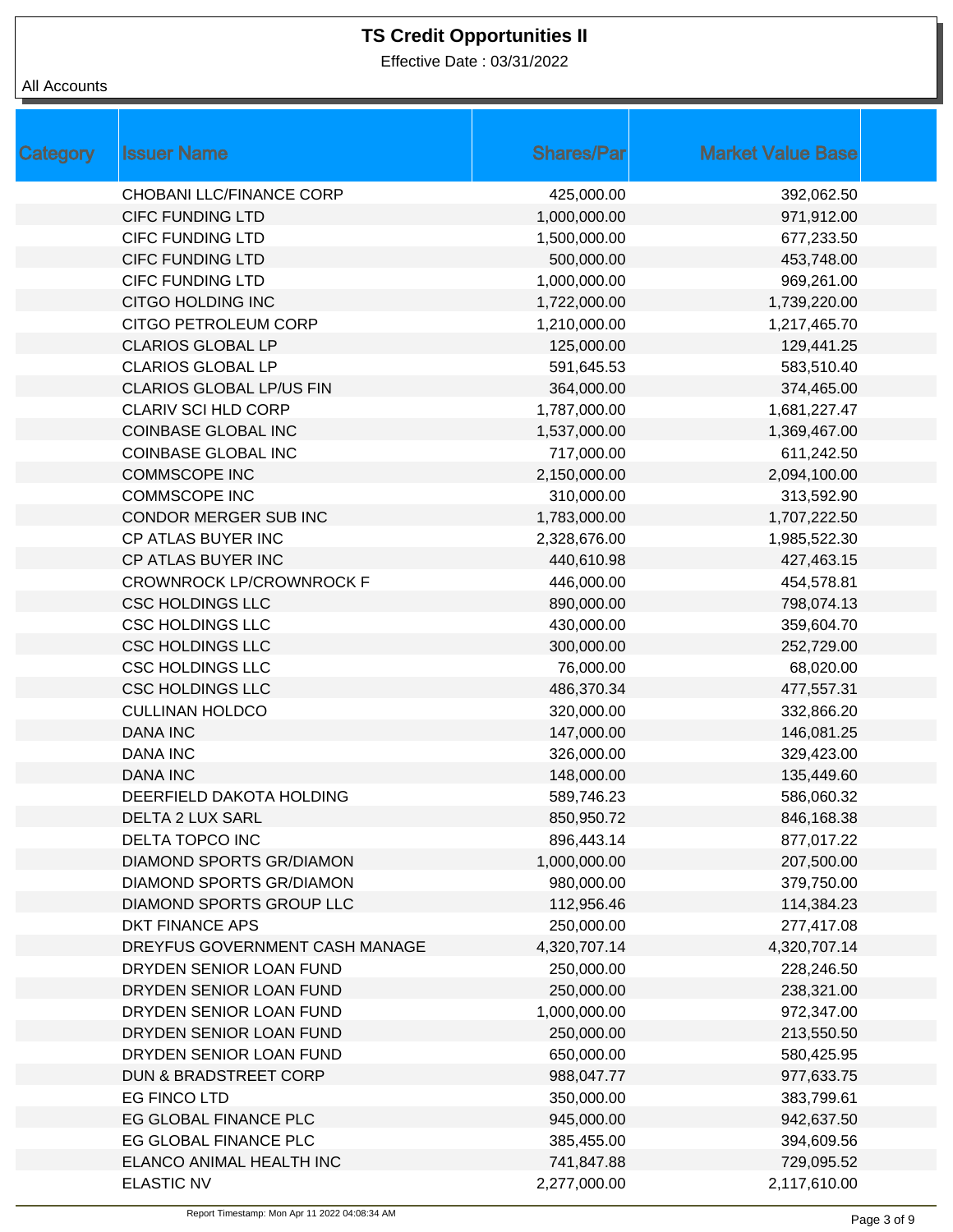Effective Date : 03/31/2022

| Category | <b>Issuer Name</b>              | <b>Shares/Par</b> | <b>Market Value Base</b> |
|----------|---------------------------------|-------------------|--------------------------|
|          | ELMWOOD CLO VIII LTD            | 250,000.00        | 244,458.25               |
|          | <b>ENLINK MIDSTREAM LLC</b>     | 858,000.00        | 858,000.00               |
|          | ENTERPRISE DEVELOP AUTH         | 387,887.50        | 384,008.63               |
|          | ENVIVA PARTNERS LP/FIN C        | 489,000.00        | 502,755.57               |
|          | <b>EPICOR SOFTWARE CORP</b>     | 378,624.41        | 375,175.14               |
|          | EQM MIDSTREAM PARTNERS L        | 2,595,000.00      | 2,504,175.00             |
|          | <b>EQT CORP</b>                 | 810,000.00        | 937,931.40               |
|          | ERESEARCHTECHNOLOGY INC         | 841,650.61        | 837,619.10               |
|          | EW SCRIPPS CO/THE               | 620,880.00        | 612,566.42               |
|          | <b>EXTERRAN NRG SOLUTIONS/F</b> | 777,000.00        | 783,507.38               |
|          | EXTERRAN PARTNERS/EXLP          | 1,626,000.00      | 1,602,569.34             |
|          | <b>EYECARE PARTNERS LLC</b>     | 711,583.84        | 701,358.38               |
|          | FILLMORE PARK CLO LTD.          | 500,000.00        | 472,261.50               |
|          | FIRST QUANTUM MINERALS LTD      | 330,000.00        | 332,062.50               |
|          | FORD MOTOR CO                   | 75,000.00         | 86,037.75                |
|          | FORD MOTOR CREDIT CO LLC        | 55,000.00         | 56,100.00                |
|          | FORD MOTOR CREDIT CO LLC        | 256,000.00        | 250,731.52               |
|          | FORD MOTOR CREDIT CO LLC        | 11,000.00         | 10,986.25                |
|          | FORD MOTOR CREDIT CO LLC        | 610,000.00        | 579,204.15               |
|          | FORD MOTOR CREDIT CO LLC        | 227,000.00        | 226,591.40               |
|          | FREEPORT-MCMORAN INC            | 63,000.00         | 70,566.31                |
|          | FREEPORT-MCMORAN INC            | 397,000.00        | 440,689.85               |
|          | FREEPORT-MCMORAN INC            | 300,000.00        | 308,019.00               |
|          | FREEPORT-MCMORAN INC            | 617,000.00        | 630,882.50               |
|          | <b>FRONERI US INC</b>           | 638,625.00        | 626,197.36               |
|          | <b>GAINWELL ACQUISITION COR</b> | 686,906.49        | 685,189.23               |
|          | <b>GFL ENVIRONMENTAL INC</b>    | 142,000.00        | 139,160.00               |
|          | <b>GFL ENVIRONMENTAL INC</b>    | 958,000.00        | 900,818.23               |
|          | <b>GFL ENVIRONMENTAL INC</b>    | 2,192,271.00      | 2,030,591.01             |
|          | <b>GLOBAL MEDICAL RESPONSE</b>  | 1,766,000.00      | 1,752,755.00             |
|          | <b>GO DADDY OPCO/FINCO</b>      | 735,000.00        | 674,362.50               |
|          | GO DADDY OPERATING CO LLC       | 386,267.17        | 383,207.93               |
|          | <b>GRAB HOLDINGS INC</b>        | 670,529.26        | 653,766.02               |
|          | <b>GRAY ESCROW II INC</b>       | 218,000.00        | 208,454.87               |
|          | <b>GRAY TELEVISION INC</b>      | 1,114,000.00      | 1,037,434.78             |
|          | <b>GRAY TELEVISION INC</b>      | 1,007,626.78      | 998,810.05               |
|          | <b>GULF FINANCE LLC</b>         | 2,209,636.96      | 2,013,929.41             |
|          | H&E EQUIPMENT SERVICES INC      | 2,118,000.00      | 1,982,998.68             |
|          | <b>HANESBRANDS INC</b>          | 1,733,000.00      | 1,758,995.00             |
|          | HAT HOLDINGS I LLC/HAT          | 2,220,000.00      | 2,275,500.00             |
|          | HAT HOLDINGS I LLC/HAT          | 875,000.00        | 787,500.00               |
|          | HAWAIIAN BRAND INTELLECT        | 253,881.00        | 254,025.71               |
|          | HAYWARD INDUSTRIES INC          | 545,875.00        | 538,598.49               |
|          | <b>HCA INC</b>                  | 244,000.00        | 263,478.52               |
|          | HIGHTOWER HOLDING LLC           | 828,385.03        | 820,101.18               |
|          | HUB INTERNATIONAL LTD           | 950,525.00        | 938,738.49               |
|          | HYLAND SOFTWARE INC             | 1,417,967.57      | 1,408,878.39             |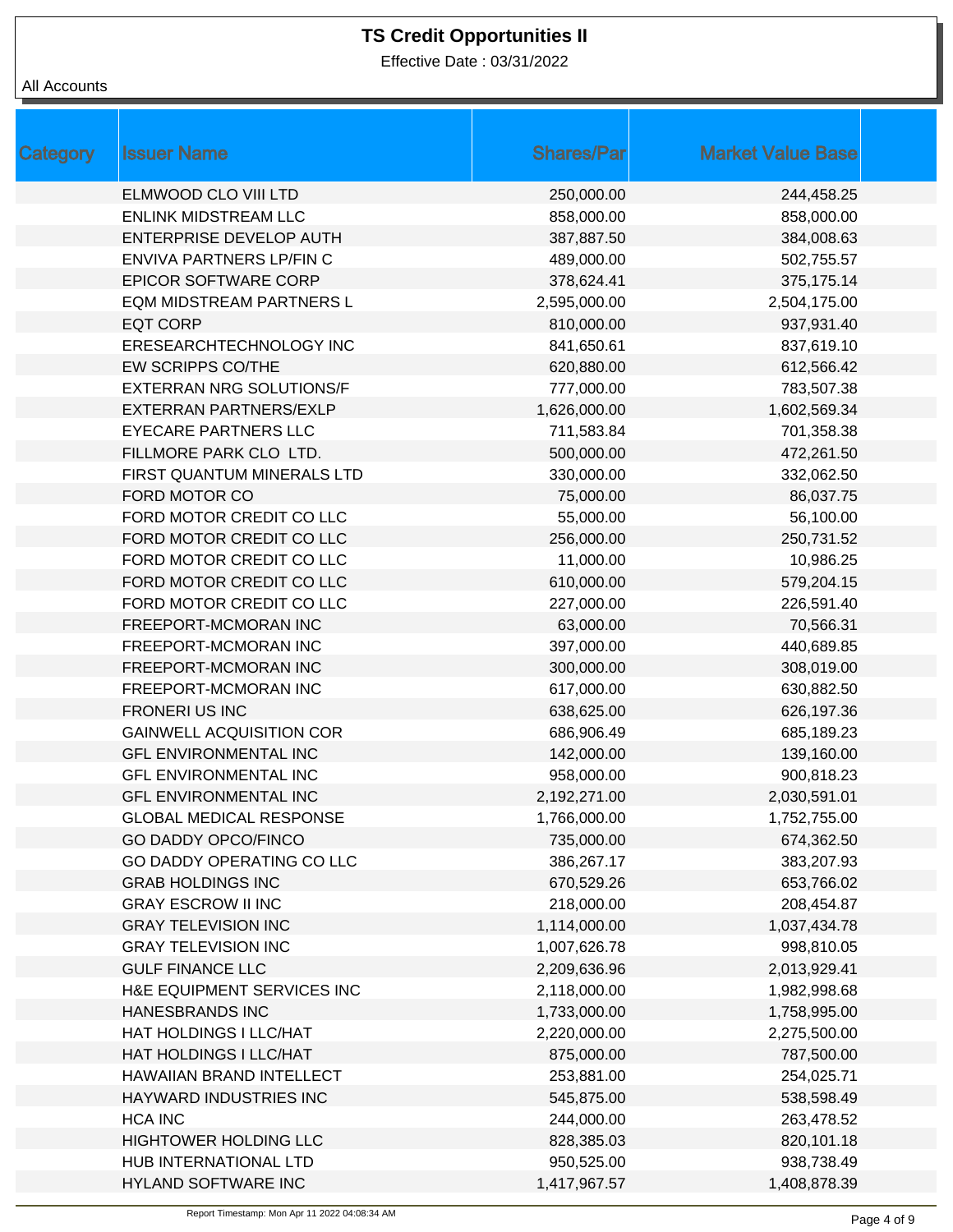Effective Date : 03/31/2022

| <b>Category</b> | <b>Issuer Name</b>              | <b>Shares/Par</b> | <b>Market Value Base</b> |
|-----------------|---------------------------------|-------------------|--------------------------|
|                 | <b>HYLAND SOFTWARE INC</b>      | 470,800.00        | 464,915.00               |
|                 | <b>ICG US CLO LTD</b>           | 1,000,000.00      | 759,591.00               |
|                 | <b>II-VI INC</b>                | 2,248,000.00      | 2,203,040.00             |
|                 | <b>INVESCO CLO LTD</b>          | 75,000.00         | 20,656.65                |
|                 | <b>INVESCO CLO LTD</b>          | 750,000.00        | 577,511.25               |
|                 | <b>IRB HOLDING CORP</b>         | 411,530.82        | 408,650.10               |
|                 | <b>IRON MOUNTAIN INC</b>        | 531,000.00        | 523,210.23               |
|                 | <b>IRON MOUNTAIN INC</b>        | 390,000.00        | 371,229.30               |
|                 | <b>IRON MOUNTAIN INC</b>        | 1,105,000.00      | 1,082,900.00             |
|                 | <b>ITT HOLDINGS LLC</b>         | 2,442,000.00      | 2,255,724.24             |
|                 | <b>JBS USA/FOOD/FINANCE</b>     | 663,000.00        | 677,771.64               |
|                 | <b>KORN FERRY</b>               | 2,570,000.00      | 2,506,700.90             |
|                 | KRAFT HEINZ FOODS CO            | 1,644,000.00      | 1,757,025.00             |
|                 | LADDER CAP FIN LLLP/CORP        | 920,000.00        | 881,694.70               |
|                 | LADDER CAP FIN LLLP/CORP        | 963,000.00        | 912,428.06               |
|                 | <b>LBM ACQUISITION LLC</b>      | 1,855,000.00      | 1,737,504.30             |
|                 | <b>LBM ACQUISITION LLC</b>      | 575,069.65        | 560,192.59               |
|                 | LCM INVESTMENTS HOLDINGS        | 1,259,000.00      | 1,189,100.19             |
|                 | <b>LEGACY LIFEPOINT HEALTH</b>  | 894,000.00        | 864,945.00               |
|                 | LEVEL 3 FINANCING INC           | 411,000.00        | 389,901.32               |
|                 | LEVEL 3 FINANCING INC           | 273,000.00        | 250,616.05               |
|                 | LIFEPOINT HEALTH INC            | 1,644,000.00      | 1,553,580.00             |
|                 | LITHIA MOTORS INC               | 1,363,000.00      | 1,315,295.00             |
|                 | <b>LITHIA MOTORS INC</b>        | 320,000.00        | 303,408.00               |
|                 | LIVE NATION ENTERTAINMENT INC   | 217,000.00        | 217,869.63               |
|                 | LIVE NATION ENTERTAINMENT INC   | 204,000.00        | 207,825.00               |
|                 | LIVE NATION ENTERTAINMENT INC   | 934,000.00        | 913,106.42               |
|                 | <b>LORCA FINCO PLC</b>          | 845,000.00        | 929,939.08               |
|                 | LPL HOLDINGS INC                | 734,000.00        | 724,825.00               |
|                 | LPL HOLDINGS INC                | 479,000.00        | 463,166.66               |
|                 | LUMEN TECHNOLOGIES INC          | 565,000.00        | 538,569.30               |
|                 | LUMEN TECHNOLOGIES INC          | 1,379,000.00      | 1,285,917.50             |
|                 | <b>MADISON PARK FUNDING LTD</b> | 540,000.00        | 503,751.96               |
|                 | <b>MADISON PARK FUNDING LTD</b> | 300,000.00        | 11,100.00                |
|                 | <b>MADISON PARK FUNDING LTD</b> | 250,000.00        | 196,300.50               |
|                 | <b>MADISON PARK FUNDING LTD</b> | 1,000,000.00      | 664,638.00               |
|                 | <b>MADISON PARK FUNDING LTD</b> | 500,000.00        | 485,415.00               |
|                 | <b>MADISON PARK FUNDING LTD</b> | 625,000.00        | 562,500.00               |
|                 | <b>MADISON PARK FUNDING LTD</b> | 500,000.00        | 325,962.50               |
|                 | <b>MADISON PARK FUNDING LTD</b> | 1,000,000.00      | 1,025,754.00             |
|                 | <b>MADISON PARK XLIV</b>        | 340,000.00        | 232,966.30               |
|                 | MAGNETITE CLO LTD               | 1,000,000.00      | 969,643.00               |
|                 | MAUSER PACKAGING SOLUT          | 2,555,000.00      | 2,532,286.05             |
|                 | MAUSER PACKAGING SOLUT          | 199,670.43        | 196,591.51               |
|                 | <b>MCAFEE CORP</b>              | 1,616,379.31      | 1,602,235.99             |
|                 | <b>MED PARENTCO LP</b>          | 1,057,111.27      | 1,044,225.08             |
|                 | <b>MERITAGE HOMES CORP</b>      | 622,000.00        | 592,455.00               |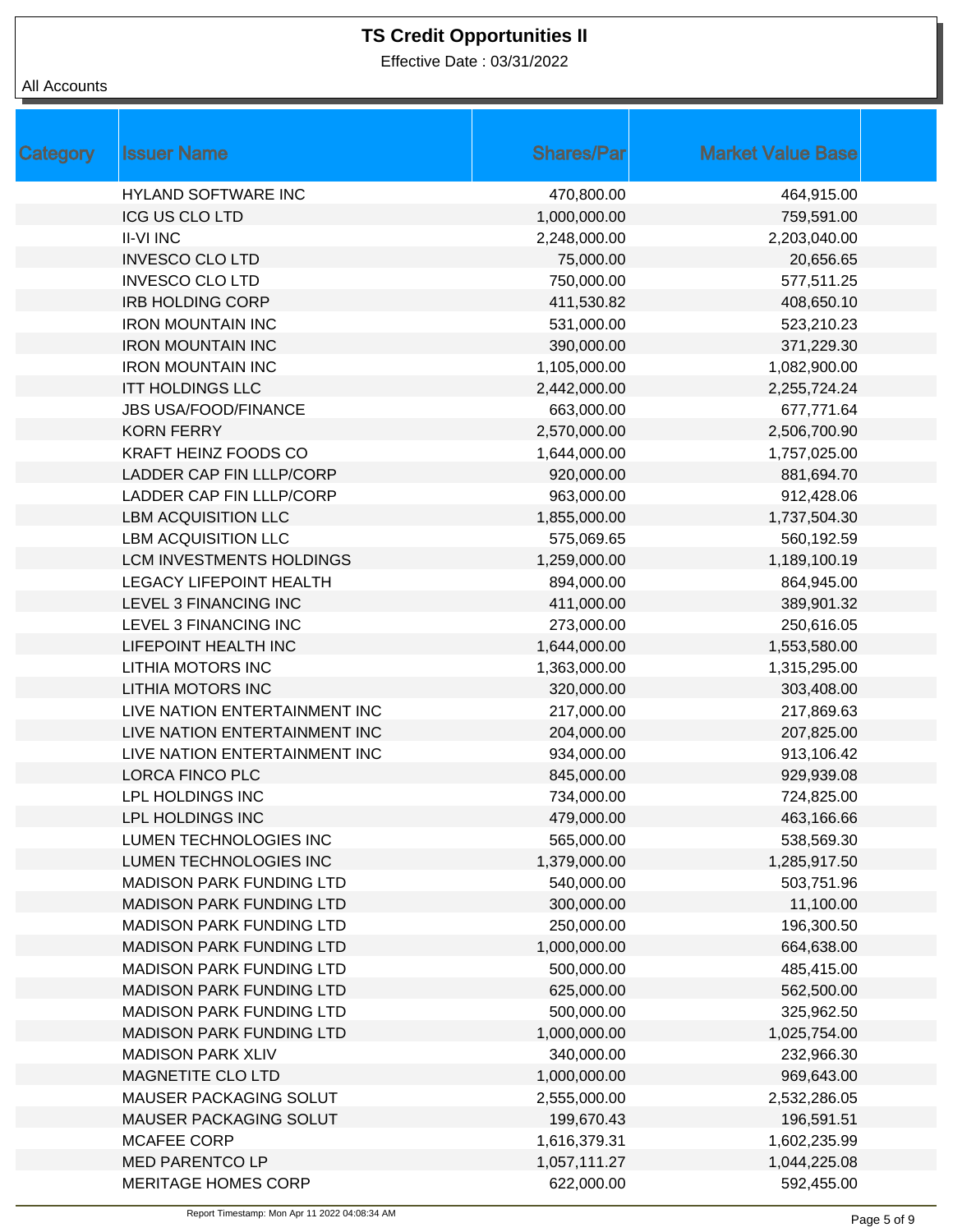Effective Date : 03/31/2022

| Category | <b>Issuer Name</b>           | <b>Shares/Par</b> | <b>Market Value Base</b> |
|----------|------------------------------|-------------------|--------------------------|
|          | <b>MH SUB I LLC</b>          | 467,130.73        | 461,375.68               |
|          | <b>MIDCAP FINANCIAL</b>      | 1,830,000.00      | 1,721,151.60             |
|          | <b>MIDCAP FINANCIAL</b>      | 657,441.00        | 580,960.89               |
|          | <b>MOBILUX FINANCE</b>       | 300,000.00        | 307,130.40               |
|          | MOLINA HEALTHCARE INC        | 1,557,000.00      | 1,532,469.47             |
|          | NATIONSTAR MTG HLD INC       | 435,000.00        | 418,905.00               |
|          | <b>NAVIENT CORP</b>          | 1,268,000.00      | 1,212,455.26             |
|          | <b>NAVIENT CORP</b>          | 300,000.00        | 275,897.25               |
|          | <b>NEP GROUP INC</b>         | 511,917.74        | 501,935.34               |
|          | <b>NETFLIX INC</b>           | 128,000.00        | 134,240.64               |
|          | <b>NETFLIX INC</b>           | 116,000.00        | 123,250.00               |
|          | NEW FORTRESS ENERGY INC      | 2,432,000.00      | 2,401,600.00             |
|          | <b>NEXSTAR MEDIA INC</b>     | 1,516,000.00      | 1,476,235.32             |
|          | <b>NEXSTAR MEDIA INC</b>     | 105,000.00        | 106,443.75               |
|          | <b>NEXSTAR MEDIA INC</b>     | 500,393.10        | 497,981.21               |
|          | <b>NFP CORP</b>              | 304,000.00        | 289,560.00               |
|          | <b>NFP CORP</b>              | 490,000.00        | 467,950.00               |
|          | <b>NFP CORP</b>              | 659,891.74        | 647,109.64               |
|          | <b>NGL ENRGY OP/FIN CORP</b> | 65,000.00         | 63,939.85                |
|          | NGL ENRGY PART LP/FIN CO     | 1,623,000.00      | 1,551,506.85             |
|          | NGL ENRGY PART LP/FIN CO     | 362,000.00        | 314,487.50               |
|          | NRG ENERGY INC               | 88,000.00         | 90,775.52                |
|          | NRG ENERGY INC               | 1,492,000.00      | 1,312,348.28             |
|          | NRG ENERGY INC               | 160,000.00        | 140,800.00               |
|          | OAK HILL CREDIT PARTNERS     | 825,000.00        | 808,543.73               |
|          | OAKTREE CLO LTD              | 500,000.00        | 243,264.00               |
|          | OAKTREE CLO LTD              | 250,000.00        | 228,115.50               |
|          | OCCIDENTAL PETROLEUM CORP    | 475,000.00        | 559,732.88               |
|          | OCCIDENTAL PETROLEUM CORP    | 85,000.00         | 95,455.00                |
|          | OCTAGON LOAN FUNDING LTD     | 250,000.00        | 242,595.50               |
|          | OHA LOAN FUNDING LTD         | 350,000.00        | 263,430.65               |
|          | OI EUROPEAN GROUP BV         | 1,818,000.00      | 1,689,285.60             |
|          | <b>ONEMAIN FINANCE CORP</b>  | 1,690,000.00      | 1,491,425.00             |
|          | <b>ONEMAIN FINANCE CORP</b>  | 392,000.00        | 354,756.08               |
|          | <b>OPEN TEXT CORP</b>        | 330,000.00        | 316,394.10               |
|          | OPTION CARE HEALTH INC       | 553,000.00        | 518,437.50               |
|          | ORGANON & CO                 | 901,495.83        | 895,861.48               |
|          | <b>OWENS-BROCKWAY</b>        | 51,000.00         | 50,745.00                |
|          | <b>OWENS-BROCKWAY</b>        | 529,000.00        | 526,355.00               |
|          | PACKAGING COORDINATORS       | 376,200.00        | 373,769.75               |
|          | PATTERN ENERGY OP LP/PAT     | 1,249,000.00      | 1,211,530.00             |
|          | PAYSAFE FIN PLC/PAYSAFE      | 715,000.00        | 608,643.75               |
|          | PENINSULA PACIFIC ENTERT     | 1,797,000.00      | 1,987,931.25             |
|          | PES HOLDINGS LLC             | 852,144.82        | 25,564.34                |
|          | PROOFPOINT INC               | 910,000.00        | 899,252.90               |
|          | PTC INC                      | 1,564,000.00      | 1,523,758.28             |
|          | REAL HERO MERGER SUB 2       | 1,938,000.00      | 1,771,370.76             |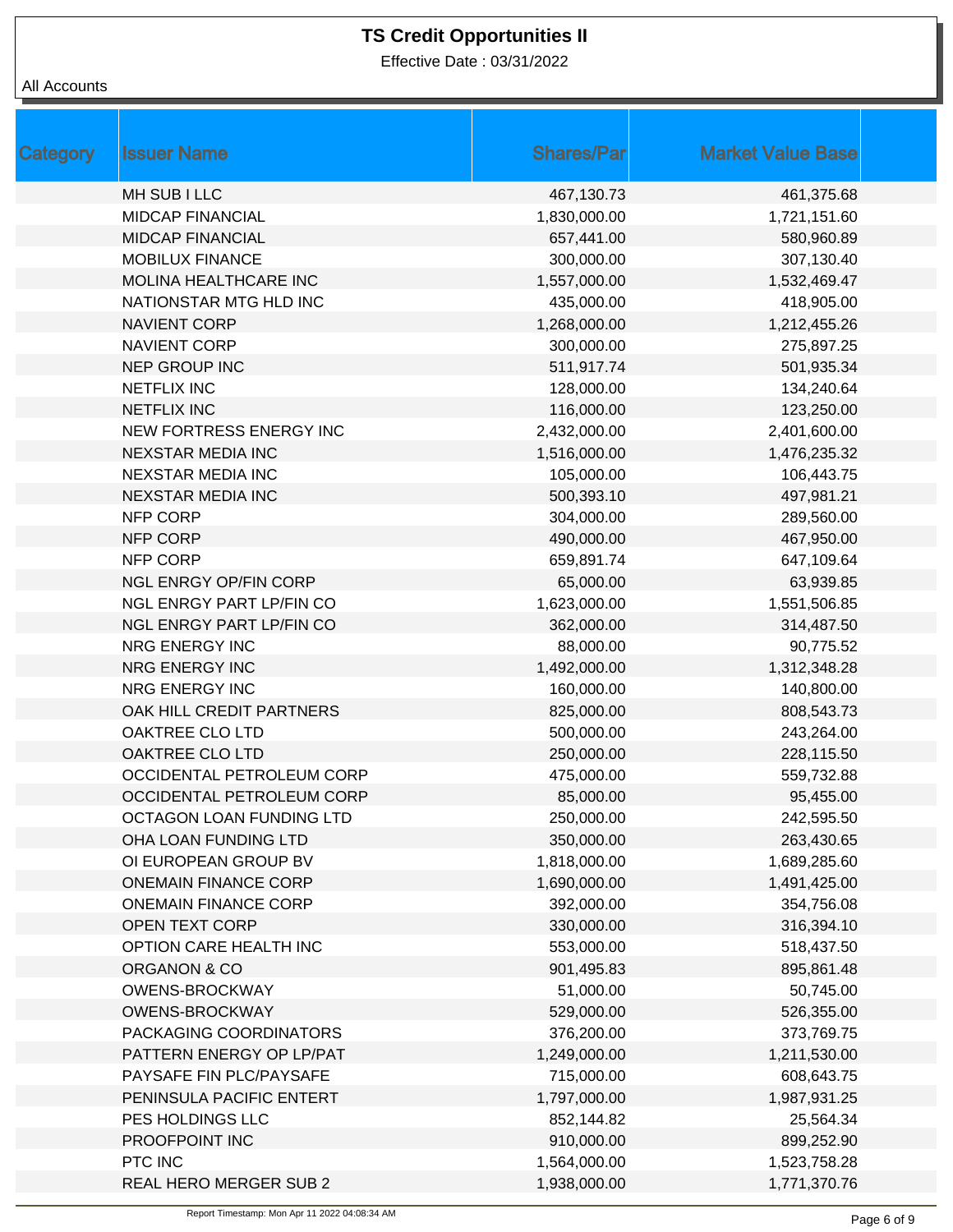Effective Date : 03/31/2022

| Category | <b>Issuer Name</b>                      | <b>Shares/Par</b> | <b>Market Value Base</b> |  |
|----------|-----------------------------------------|-------------------|--------------------------|--|
|          | <b>REDWOOD STAR MERGER SUB</b>          | 1,445,000.00      | 1,383,587.50             |  |
|          | ROCKCLIFF ENERGY II LLC                 | 1,239,426.00      | 1,242,022.60             |  |
|          | ROCKETMTGE CO-ISSUER INC                | 1,524,000.00      | 1,395,039.12             |  |
|          | ROCKLAND PARK CLO LTD                   | 750,000.00        | 579,946.50               |  |
|          | ROCKLAND PARK CLO LTD                   | 750,000.00        | 3,599.25                 |  |
|          | ROCKLAND PARK CLO LTD                   | 750,000.00        | 8,399.25                 |  |
|          | RR LTD                                  | 500,000.00        | 495,304.00               |  |
|          | SCIENCE APPLICATIONS INTERNATIONAL CORP | 1,787,000.00      | 1,762,428.75             |  |
|          | SCIH SALT HOLDINGS INC                  | 601,000.00        | 568,389.74               |  |
|          | SCIH SALT HOLDINGS INC                  | 1,579,000.00      | 1,420,689.46             |  |
|          | <b>SCRIPPS ESCROW II INC</b>            | 941,000.00        | 875,130.00               |  |
|          | SEAGATE HDD CAYMAN                      | 746,000.00        | 666,700.20               |  |
|          | SEAGATE HDD CAYMAN                      | 440,000.00        | 394,900.00               |  |
|          | <b>SEDGWICK CMS INC</b>                 | 1,134,960.67      | 1,122,192.36             |  |
|          | <b>SENSATA TECH INC</b>                 | 397,000.00        | 381,120.00               |  |
|          | SENSATA TECH INC                        | 723,000.00        | 672,404.46               |  |
|          | SIRIUS XM RADIO INC                     | 20,000.00         | 20,000.00                |  |
|          | SIRIUS XM RADIO INC                     | 240,000.00        | 243,194.40               |  |
|          | SIRIUS XM RADIO INC                     | 934,000.00        | 875,933.22               |  |
|          | SIRIUS XM RADIO INC                     | 1,197,000.00      | 1,137,150.00             |  |
|          | SIX FLAGS ENTERTAINMENT CORP            | 917,000.00        | 917,000.00               |  |
|          | <b>SIX FLAGS THEME PARKS</b>            | 115,000.00        | 120,031.25               |  |
|          | <b>SKYMILES IP LTD</b>                  | 635,000.00        | 654,742.15               |  |
|          | SOUTHWESTERN ENERGY CO                  | 747,000.00        | 746,066.25               |  |
|          | SPDR S&P 500 ETF TRUST                  | 1,500.00          | 174,000.00               |  |
|          | SPECIALTY BUILDING PRODU                | 1,542,000.00      | 1,567,905.60             |  |
|          | SPIRIT LOYALTY KY LTD/IP                | 177,000.00        | 188,774.04               |  |
|          | <b>SRS DISTRIBUTION INC</b>             | 1,260,000.00      | 1,203,564.60             |  |
|          | <b>SRS DISTRIBUTION INC</b>             | 364,000.00        | 335,790.00               |  |
|          | <b>SRS DISTRIBUTION INC</b>             | 610,000.00        | 564,250.00               |  |
|          | <b>SS&amp;C TECHNOLOGIES INC</b>        | 500,000.00        | 505,897.50               |  |
|          | <b>SS&amp;C TECHNOLOGIES INC</b>        | 231,592.19        | 227,636.59               |  |
|          | <b>SS&amp;C TECHNOLOGIES INC</b>        | 188,001.72        | 184,858.33               |  |
|          | <b>SS&amp;C TECHNOLOGIES INC</b>        | 731,688.59        | 719,454.76               |  |
|          | STATION CASINOS LLC                     | 1,043,000.00      | 993,144.60               |  |
|          | <b>STATION CASINOS LLC</b>              | 400,458.69        | 394,563.94               |  |
|          | STEELE CREEK CLO LTD                    | 500,000.00        | 475,186.00               |  |
|          | SUMMIT MATERIALS LLC                    | 871,325.00        | 867,282.05               |  |
|          | SUMMIT MATERIALS LLC/FIN                | 259,000.00        | 256,606.84               |  |
|          | SUMMIT MID HLDS LLC / FI                | 536,000.00        | 438,196.08               |  |
|          | SUMMIT MIDSTREAM PARTNERS LP            | 45,000.00         | 669,600.00               |  |
|          | SUNSHINE LUXEMBOURG VII                 | 980,100.00        | 972,749.25               |  |
|          | SURGERY CENTER HOLDINGS                 | 706,964.94        | 700,694.16               |  |
|          | <b>SYNAPTICS INC</b>                    | 786,000.00        | 740,805.00               |  |
|          | SYNEOS HEALTH INC                       | 1,771,000.00      | 1,624,892.50             |  |
|          | <b>TALLGRASS NRG PRTNR/FIN</b>          | 924,000.00        | 896,603.31               |  |
|          | TALLGRASS NRG PRTNR/FIN                 | 645,000.00        | 620,973.75               |  |
|          |                                         |                   |                          |  |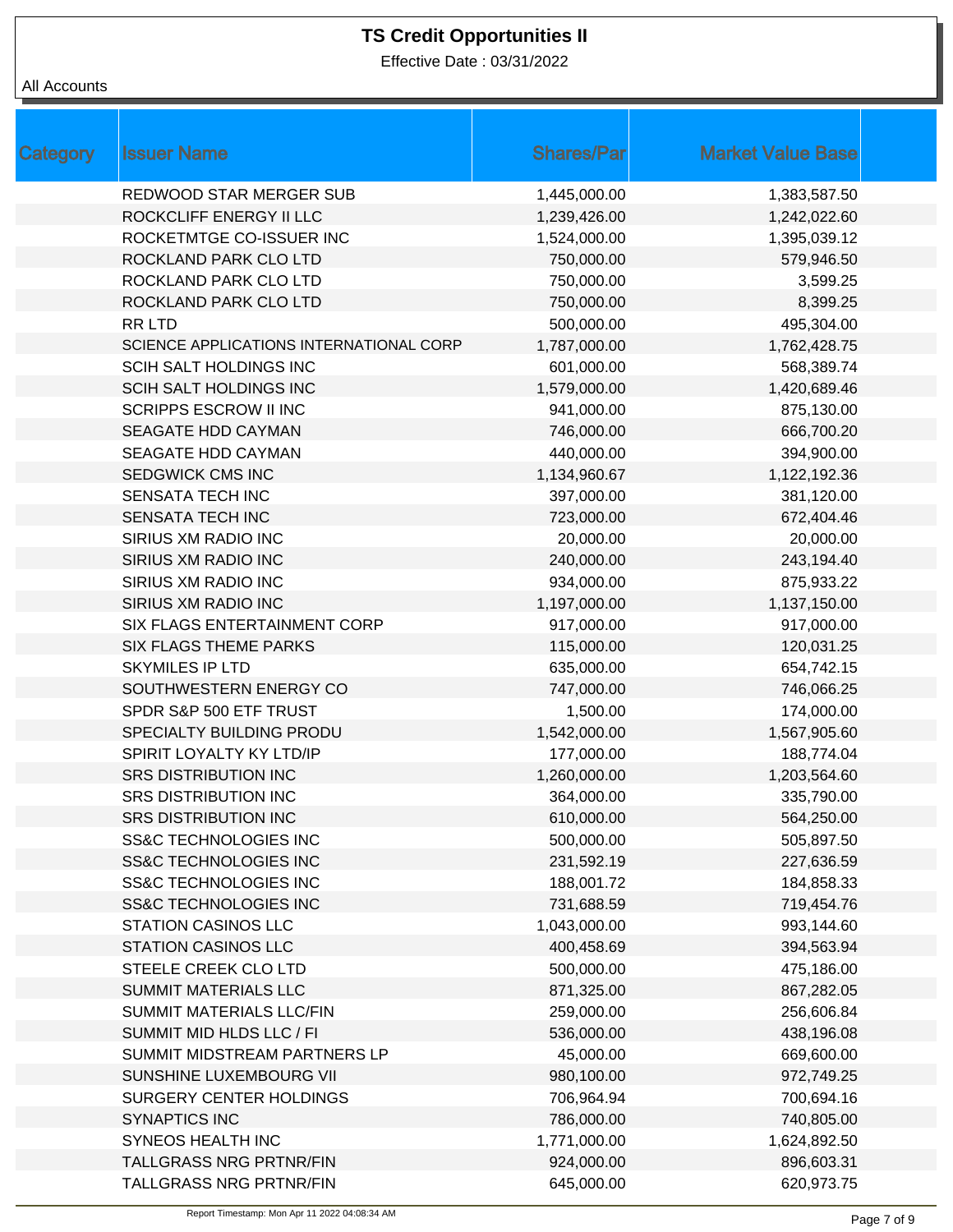Effective Date : 03/31/2022

| <b>Category</b> | <b>Issuer Name</b>              | <b>Shares/Par</b> | <b>Market Value Base</b> |
|-----------------|---------------------------------|-------------------|--------------------------|
|                 | <b>TCI-FLATIRON CLO LTD</b>     | 250,000.00        | 243,046.25               |
|                 | TEAM HEALTH HOLDINGS INC        | 2,209,000.00      | 1,982,577.50             |
|                 | <b>TEGNA INC</b>                | 491,000.00        | 488,407.52               |
|                 | TELENET FINANCE LUX NOTE        | 1,400,000.00      | 1,351,000.00             |
|                 | TELENET FINANCING USD LLC       | 370,000.00        | 361,012.70               |
|                 | TELESAT CANADA/TELESAT L        | 1,685,000.00      | 839,568.10               |
|                 | TELESAT CANADA/TELESAT L        | 1,755,000.00      | 1,338,187.50             |
|                 | <b>TEMPO ACQUISITION LLC</b>    | 963,255.95        | 955,790.71               |
|                 | <b>TERRAFORM POWER OPERATIN</b> | 1,957,000.00      | 1,955,385.48             |
|                 | THOMPSON PARK CLO LTD           | 500,000.00        | 487,186.50               |
|                 | TK ELEVATOR US NEWCO INC        | 715,589.12        | 707,989.56               |
|                 | <b>TRANS UNION LLC</b>          | 404,520.09        | 398,148.90               |
|                 | <b>TRANSDIGM INC</b>            | 1,000,000.00      | 1,028,125.00             |
|                 | <b>TRANSDIGM INC</b>            | 175,000.00        | 182,218.75               |
|                 | <b>TRANSDIGM INC</b>            | 848,136.71        | 833,294.31               |
|                 | <b>TRAVERSE MIDSTREAM PARTN</b> | 268,128.08        | 266,674.82               |
|                 | TRIDENT TPI HOLDINGS INC        | 295,000.00        | 296,475.00               |
|                 | <b>TRONOX FINANCE LLC</b>       | 452,463.72        | 445,396.23               |
|                 | <b>TRONOX INC</b>               | 1,695,000.00      | 1,584,825.00             |
|                 | <b>TUTOR PERINI CORP</b>        | 28,087.00         | 303,339.60               |
|                 | <b>TUTOR PERINI CORP</b>        | 1,789,000.00      | 1,701,482.12             |
|                 | UNIFRAX ESCROW ISS CORP         | 1,289,636.00      | 1,203,965.48             |
|                 | UNIFRAX ESCROW ISS CORP         | 859,000.00        | 763,875.20               |
|                 | UNITED AIRLINES INC             | 162,000.00        | 159,468.75               |
|                 | UNITED AIRLINES INC             | 162,000.00        | 154,053.90               |
|                 | UNITED AIRLINES INC             | 975,150.00        | 962,151.25               |
|                 | UPC FINANCING PARTNERSHIP       | 715,000.00        | 704,575.30               |
|                 | US FOODS INC                    | 526,500.00        | 515,132.87               |
|                 | USI INC/NY                      | 1,052,007.49      | 1,044,096.39             |
|                 | <b>VENATOR FIN SARL/VENATOR</b> | 215,000.00        | 224,675.00               |
|                 | <b>VENATOR FIN SARL/VENATOR</b> | 2,480,000.00      | 1,993,672.00             |
|                 | <b>VIASAT INC</b>               | 366,000.00        | 357,461.22               |
|                 | <b>VIASAT INC</b>               | 1,523,000.00      | 1,462,080.00             |
|                 | <b>VICI PROPERTIES / NOTE</b>   | 46,000.00         | 46,000.00                |
|                 | <b>VICI PROPERTIES / NOTE</b>   | 110,000.00        | 106,975.00               |
|                 | <b>VICI PROPERTIES / NOTE</b>   | 201,000.00        | 194,037.36               |
|                 | VIRGIN MEDIA BRISTOL LLC        | 480,000.00        | 476,702.40               |
|                 | <b>VIRGIN MEDIA FINANCE PLC</b> | 132,000.00        | 124,673.34               |
|                 | <b>VIRGIN MEDIA SECURED FIN</b> | 131,000.00        | 122,157.50               |
|                 | <b>VIRGIN MEDIA VEND FIN IV</b> | 910,000.00        | 873,600.00               |
|                 | VISTAJET MALTA/XO MGMT          | 2,237,000.00      | 2,113,965.00             |
|                 | <b>VISTRA CORP</b>              | 1,500,000.00      | 1,460,625.00             |
|                 | <b>VISTRA CORP</b>              | 1,350,000.00      | 1,348,859.25             |
|                 | <b>VISTRA CORP</b>              | 268,000.00        | 258,712.82               |
|                 | <b>VISTRA CORP</b>              | 1,000,000.00      | 983,810.00               |
|                 | VMED O2 UK FINAN                | 400,000.00        | 365,848.00               |
|                 | VOYA CLO LTD                    | 1,000,000.00      | 954,441.00               |